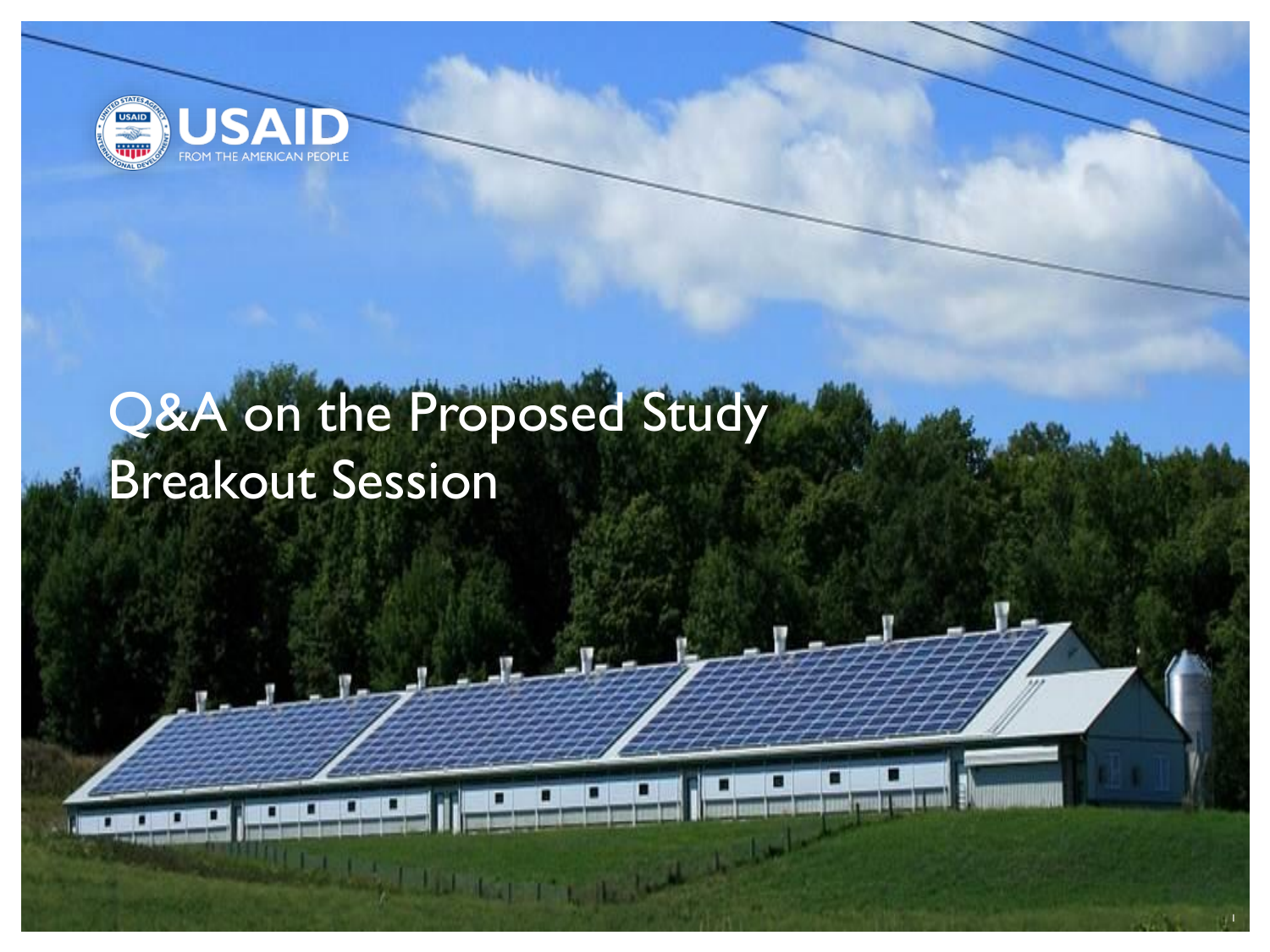## Q&A on the Proposed Study

- 1) What do you think about the proposed scope of the study?
- 2) What do you think about the methodology?
- 3) Are the outputs adequate to inform policy and/or regulatory decisions?
- 4) Are the data requested available and/or accessible?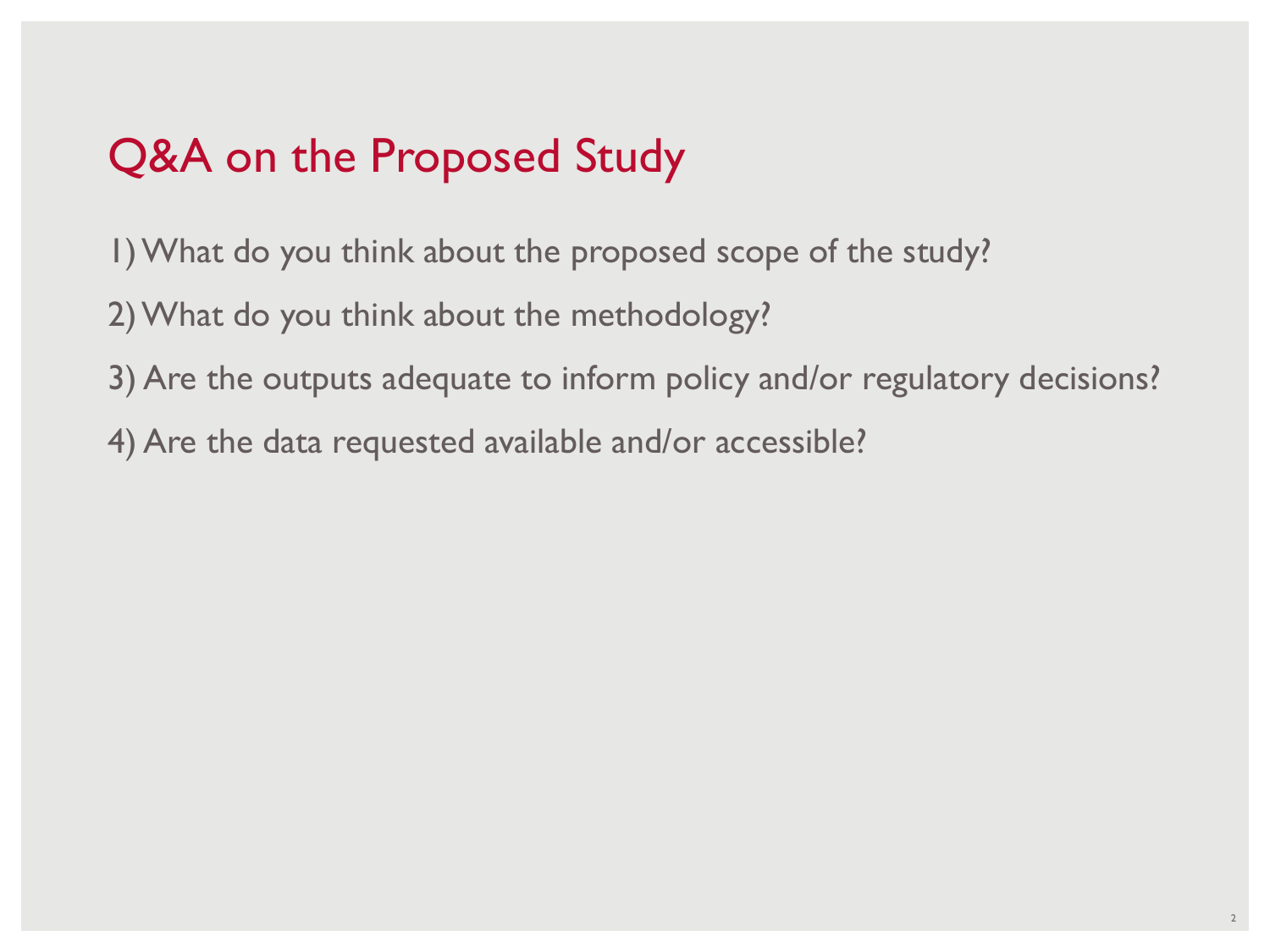### Breakout Session

- Participants get into groups. Each group consists mostly of utility representatives.
- Non-utility participants disperse to join each utility table group.
- Each group brainstorms the answers to the Q1-Q3 and report back to the floor.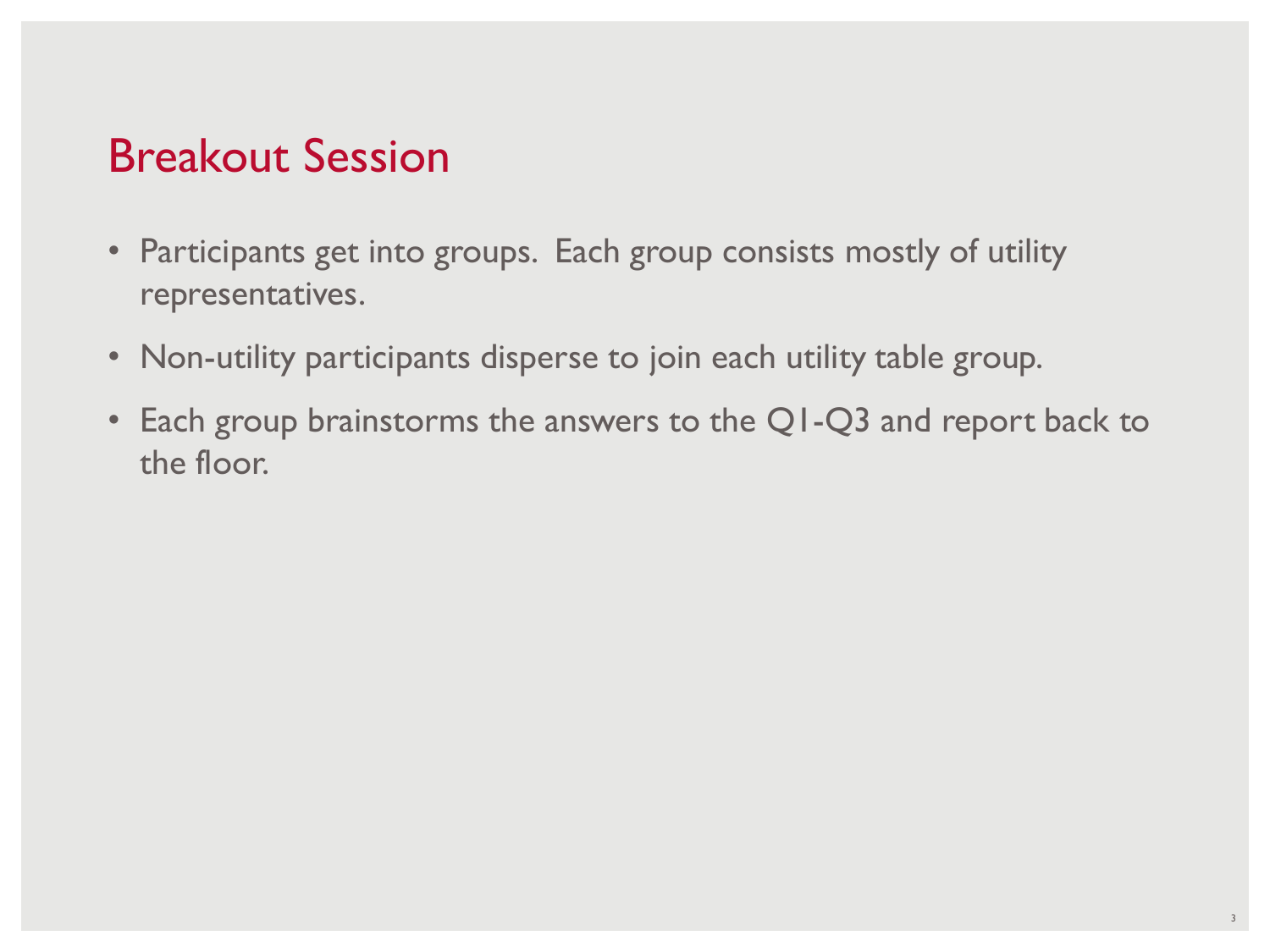## Question 1: Grid Impact Mitigation

There are two main approaches to mitigating the impact of DPV on the distribution grid.

- **Distribution system upgrade:** utilities would upgrade equipment to accommodate greater penetration of distributed PV. The costs are typically borne by the utility and can be passed to all ratepayers.
- **Distribution grid code:** can specify additional equipment to be installed before the DPV system can be interconnected. The costs are typically borne by the DPV owners.

These two approaches are typically used together, but some utilities may place an emphasis on one option rather than the other.

1. What are the approaches your utility is using (either or both)?

1.1 If your utility uses distribution system upgrade. Explain **why** and **list** all the upgrade approaches.

1.2 **Rank** these approaches by some indicator, e.g., how often the upgrade is carried out or how costly the upgrade is.

1.3 If your utility uses distribution grid code, explain **why** and **what types** of grid code needs updating.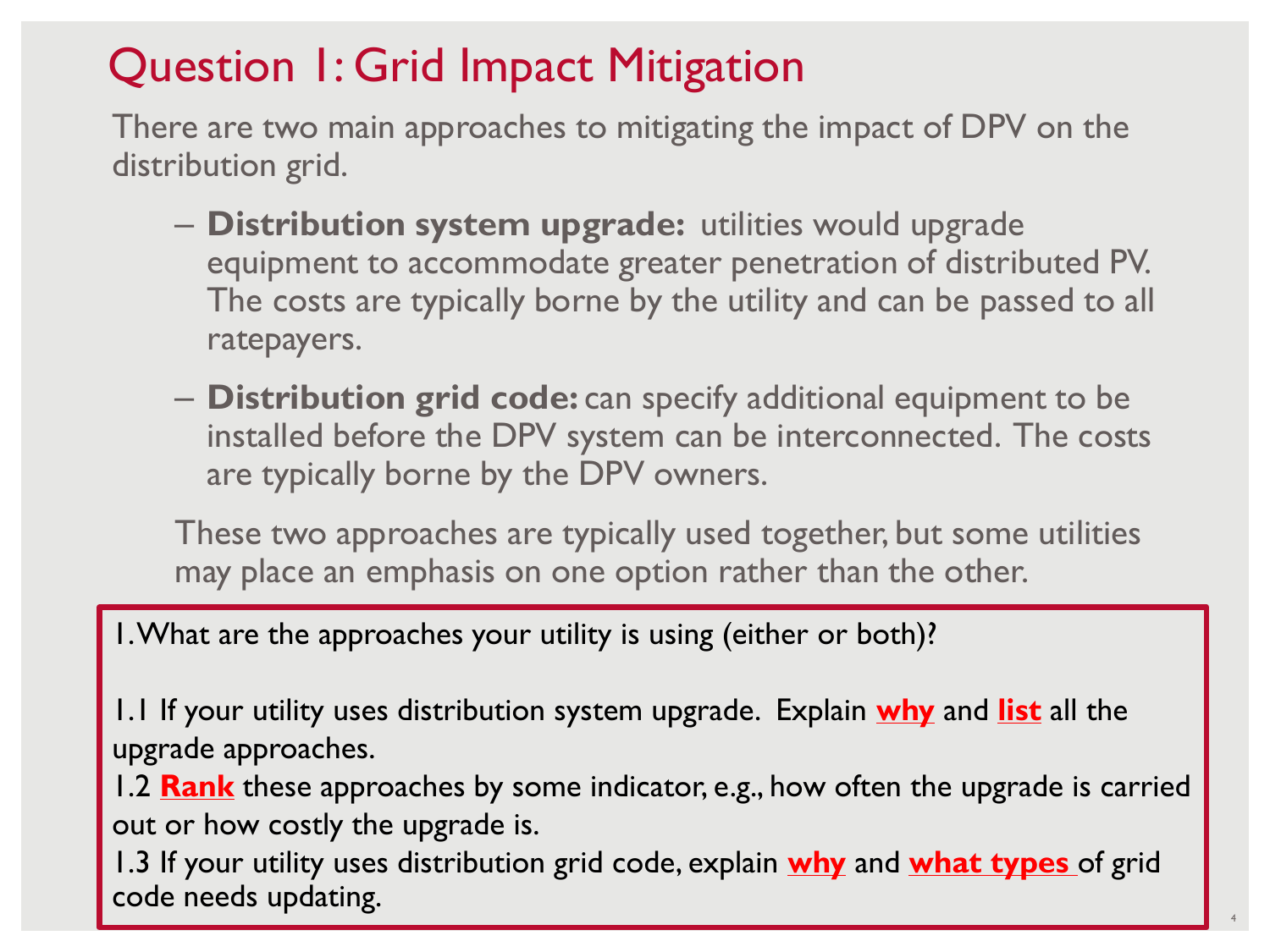### Question II: Grid expansion or upgrade

• The increase in load typically requires the expansion or upgrade of the distribution grid. When DPV is introduced to the distribution grid, it can help lower grid utilization and hence defer the need for grid expansion or upgrades.

2. For your utility, what are the **criteria** for distribution grid expansion or upgrade? For example, a utilization factor (e.g., 80%) may be used to trigger distribution upgrade.